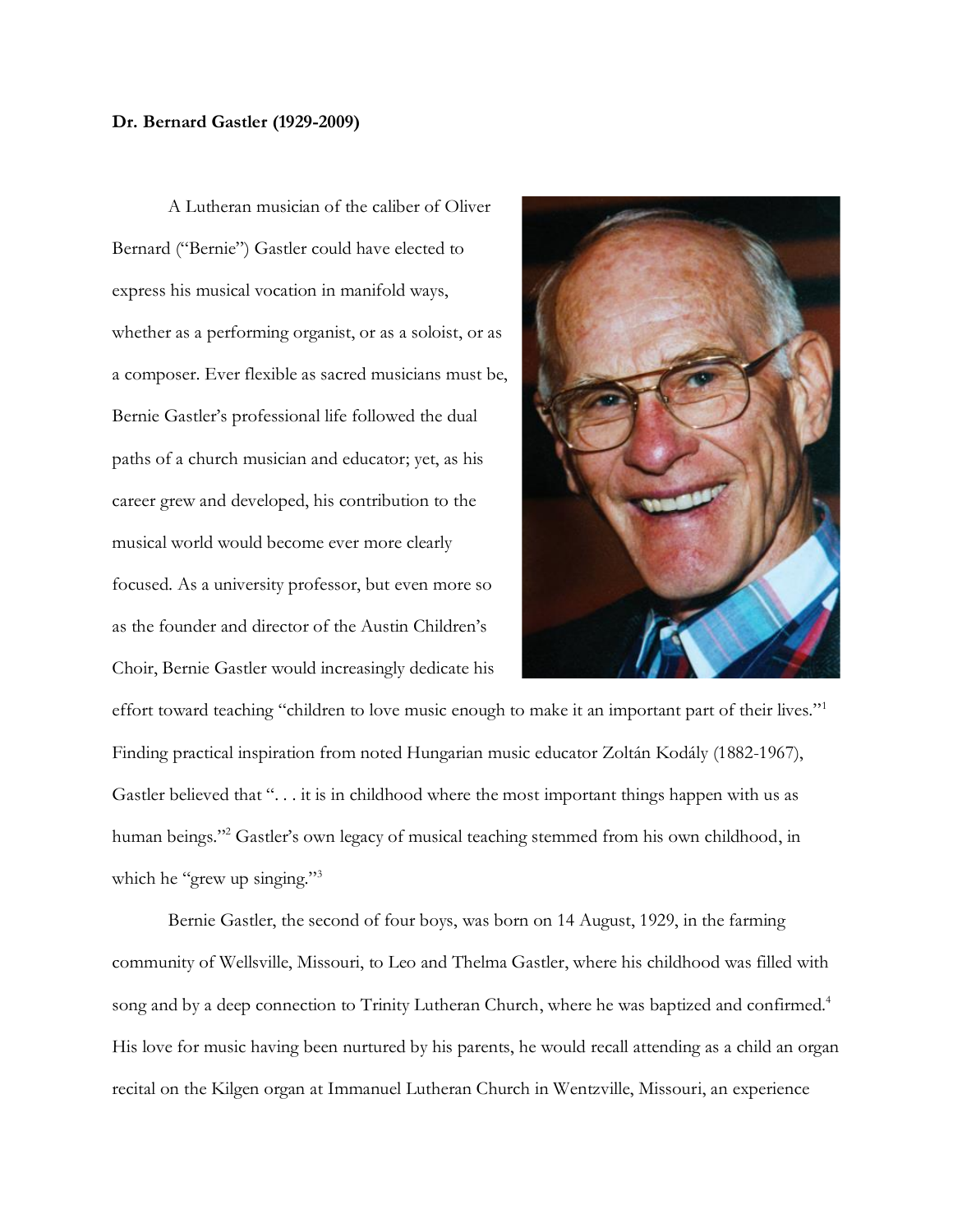which he would could recount with joyful passion. An old Estey pump organ in his grandfather's home provided his first keyboard inspirations, and after high school graduation in 1947 he continued studies at Concordia Teacher's College in Seward, Nebraska, where he graduated with a Bachelor of Science in Education degree in 1953.<sup>5</sup> In 1952 he married Ruth Meyer in Powhattan, Kansas. Ruth had been teaching at Trinity Lutheran School in Houston, but would subsequently accept a call to teach at Trinity Lutheran in Port Arthur, Texas, where Gastler already had been serving as a parish teacher, organist, and choir director. <sup>6</sup> He had begun teaching at Trinity before graduation, relieving a teacher on maternity leave, but had completed his studies in Seward during the summers. The Gastlers remained in Port Arthur for twelve years, where they welcomed children Connie and Gregory, both of whom began early piano studies with their father, later singing in his church choirs.

In 1957, Gastler commenced studies for a Master of Music at the University of Texas at Austin, from where he would graduate in 1963. He accepted a call as teacher and musician at St. Paul Lutheran Church in Austin, founded in 1890 and by now one of the preeminent congregations in the Texas District of the Lutheran Church—Missouri Synod.<sup>7</sup> In 1959, the congregation had built a fine new church building constructed from Austin cutstone, hand cut and trimmed at the site, providing a lofty sanctuary, chapel, administrative offices, choir room and basement undercroft.<sup>8</sup> Although the new building lacked a pipe organ, the lively acoustics of the new space certainly opened the ears of many in the congregation and in the Austin community to liturgical and musical possibilities.

In courting Gastler for the position at the church, Pastor Albert Jesse, himself a vocal proponent of quality Lutheran sacred music, must have anticipated the wariness any trained musician would have working at a church with only an electric organ, writing to Gastler in his call documents: "Plans are underway to obtain a pipe organ to cost not more than \$25,000. . . The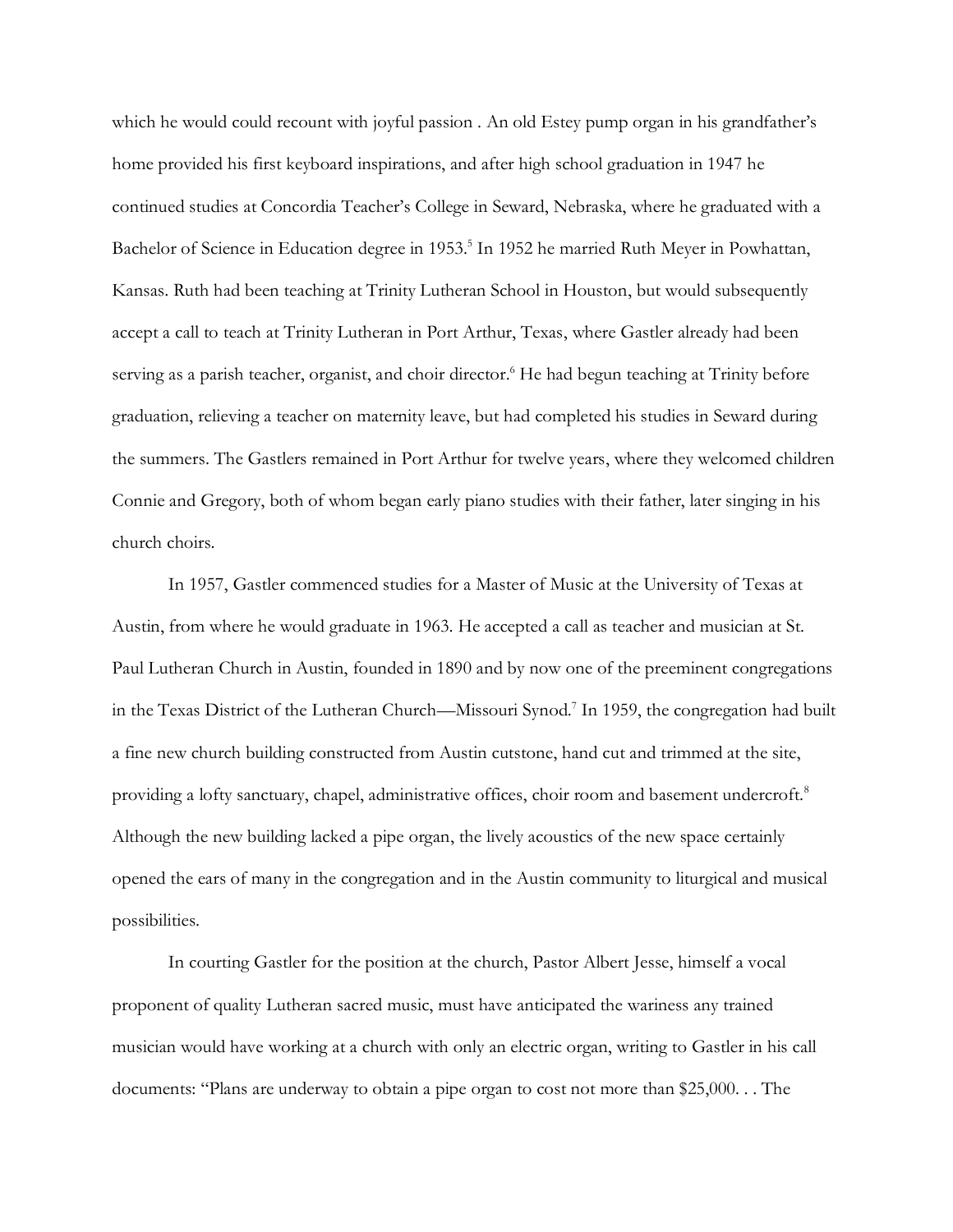absolute deadline for the installation of the new organ would be the 75<sup>th</sup> anniversary of the church."<sup>9</sup> Since 1951, the church had been in discussions with organ builders, and a loft suitable for a pipe organ had intentionally been included in the church designs. Thus was Gastler fortuitously able to enter the congregation's life at a point in which they had taken concrete steps to secure an organ, and in 1964 St. Paul executed a contract with Otto Hofmann for a 43-rank organ at a cost of \$28,460. Hofmann was an important local organ builder, and the instrument at St. Paul was one his most important, and certainly most successful.<sup>10</sup> Gastler enthusiastically logged organ progress during the spring of 1967 in a written journal, happily recording "First sounds of installed set of pipes!" or conversely lamenting "Organ builders did not work this week at all!" Nonetheless, the organ was finished enough for a short dedication service the morning of May 28, 1967, Bach's "Ein Feste Burg" the first official piece to be played on the new organ, of which Gastler recalls in the third person, "Thrilling experience for organist."<sup>11</sup> The main service at 11am was televised, with over 900 people in attendance.<sup>12</sup> The organ, still one of the most significant church instruments in Austin, was frequently employed in the service of the parochial school, and in November, 1968, would feature in a concert-recital by the children's choirs of the school, an event notable as it was the "first recital ever for Mr. Gastler," which he enthusiastically entered himself into his diary for the day.<sup>13</sup>

During the 1970s, while continuing with his parish music and education duties at St. Paul, Gastler began teaching music part-time at the adjacent Concordia Lutheran College, which for many years had utilized St. Paul's nave for musical programs. He likewise embarked on studies for a Doctor of Music degree at the University of Texas at Austin, graduating in 1982, after which he accepted a full-time position at Concordia.<sup>14</sup> His dissertation entitled "A Survey and Evaluation of the Musical Suitability of the Sacred Songs Used in Church Related Preschools of the United States" offered an analysis of that which most compelled Gastler in these years as a musician--namely, the teaching and directing of children's choirs.<sup>15</sup> The idea of forming a community children's chorus had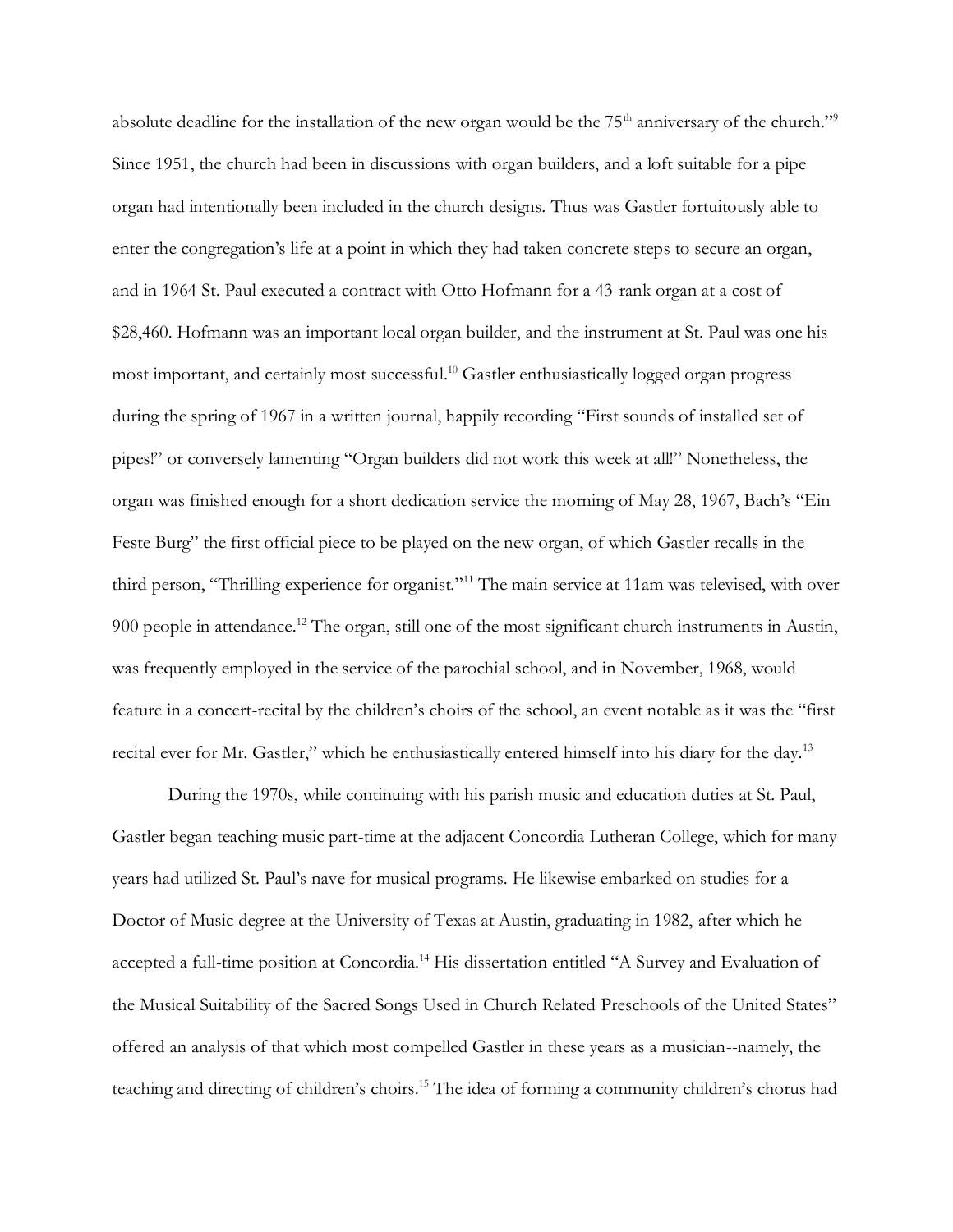been germinating in Gastler's mind, and an early iteration of such a chorus aimed to serve as a "lab" experience for his sacred music students at Concordia. However, what may have been initially an ad hoc community children's chorus developed into what would become the Austin Children's Choir, founded in 1986, initially dually organized as a training choir for the younger students (starting at age 8) and a performing choir for the older singers (who could remain until about the age of  $15$ .)<sup>16</sup> Sponsored by Concordia University, which provided rehearsal space, Gastler understood ". . . the new group as neither subsitute nor competition for public school choirs," but rather that it "will be an organization for students who are quite musically capable and interested in working after school. I hope to give them a professional experience as well as a chance for them to gain in knowledge of music literature, history, and musical perspectives."<sup>17</sup> Gastler maintained that the goal of the Austin Children's Choir would be to provide a "refined choral experience, to have fun with it, and to enrich the community with the kind of sound that only a children's choir can give."<sup>18</sup> Gastler auditioned singers for the chorus, maintaining a high standard, but always seeking any reason to accept a student if he sensed even a modicum of potential. Gastler justified his generosity by noting that "We are not going to be too restrictive about a child's vocal finess—we can work with that."<sup>19</sup> For an audition, "Children are asked to sing a simple song alone and to perform simple rhythmic and melodic tests."<sup>20</sup> Gastler would inform them right away whether they would be accepted. Families were expected to pay an annual modest fee to cover music costs, for which scholarships were available, and to commit to two weekly rehearsals for the concert choir (for fourth graders and up) or to one weekly rehearsal for the younger training choir. Gastler thus donated four after-school rehearsal hours a week to this venture, not including the additional time spent in recruitment and musical preparation. In 1987 alone, the choir performed ten local concerts and drew children from  $20$  local schools. $^{21}$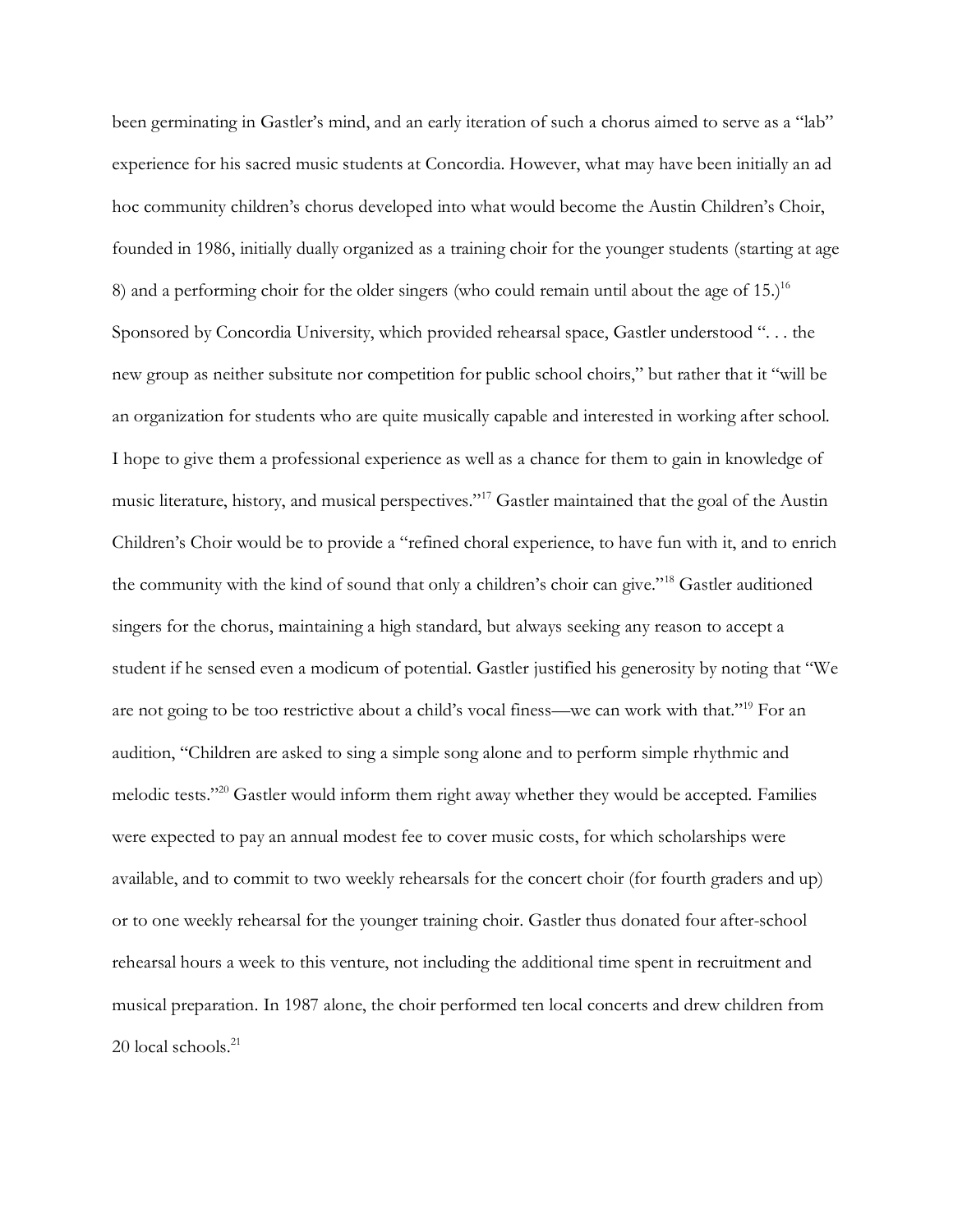

*Bernie Gastler training two young singers in 1988.*

Originating as a chorus of 30 children, the ensemble steadily grew in numbers and reputation throughout Gastler's tenure, as he led them in local concerts, in tours around Texas, in a performance at the 1991 Texas Music Educators Association conference in San Antonio,<sup>22</sup> and at the Princeton International Choir Festival as part of a 1994 East Coast tour.<sup>23</sup> Gastler's repartee with his young singers earned him their respect and affection. Even though he taught them a variety of music, both sacred and secular, including some folk songs and children's music, Gastler always sought to instill in them a love for the "challenges of Brahms, Mozart and Bach."<sup>24</sup> He recalled, "The older group does more classical stuff. They really surprise me. There was a concert recently where we did an arrangement of 'Alexander's Ragtime Band.' I picked it because I thought they would like it—it had some handclapping. They asked me at the next rehearsal, 'couldn't we sing some Bach or something like that?"<sup>25</sup> In teaching the choirs these masterworks, Gastler employed the utmost discipline in rehearsals, a quality the children and parents largely seemed to appreciate.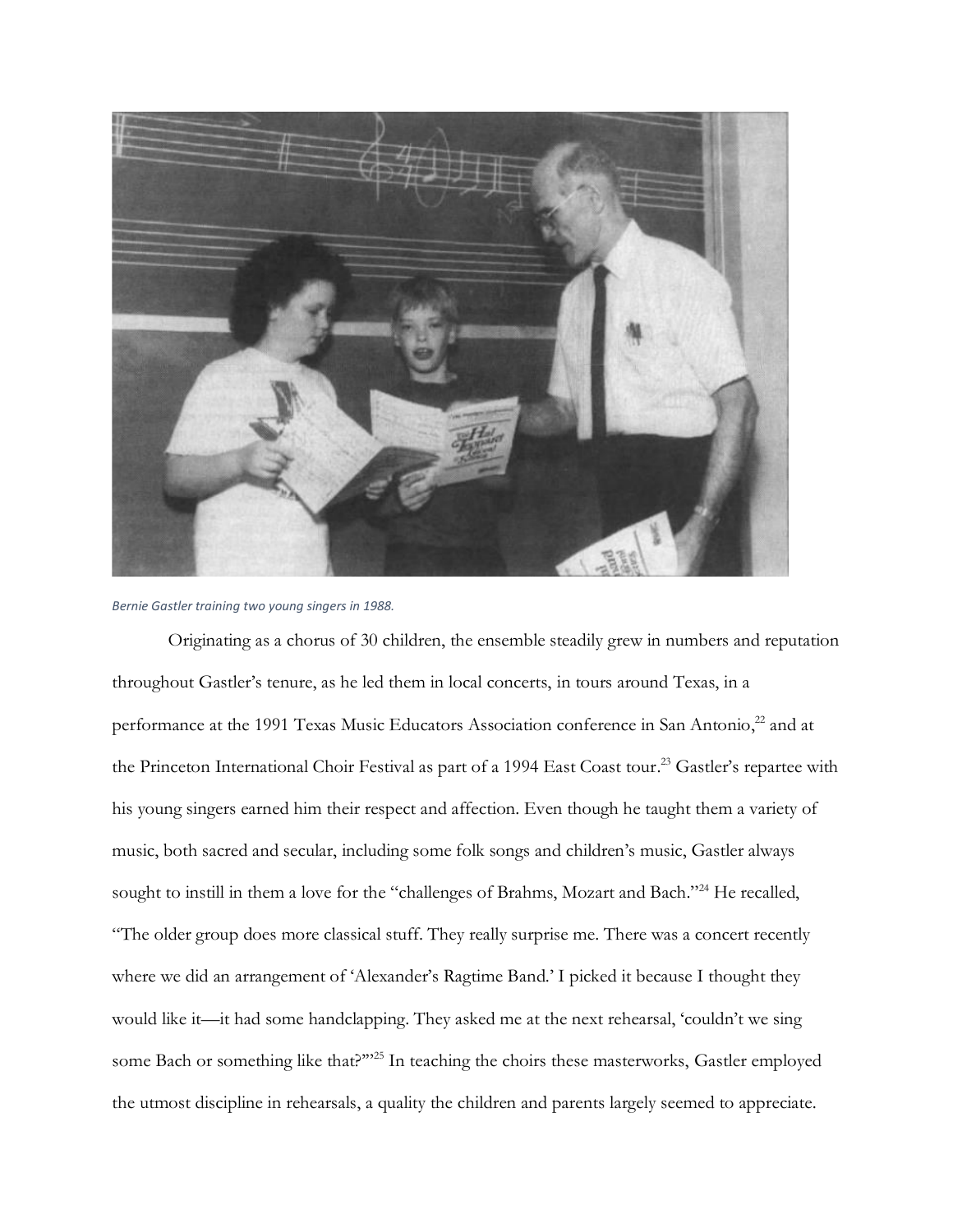One fourth grader observed that she most loved "all the hard work," despite all the "rules" to which Gastler required adherence. She continued that the conductor is ". . . funny, then he's stern, then he gets funny again."<sup>26</sup> For their part, the parents appreciated Gastler's influence in their children's lives and the opportunities he provided them. One father of a ten-year-old singer noted that "The children are affected in so many ways. . . they always sing the 'Star-Spangled Banner' at UT basketball games, but singing the national anthem now has a more profound meaning for them. . ."<sup>27</sup> Gastler's love for his singers was inimitably palatable, one reporter having observed that "Talking to Gastler may remind you of an important teacher you had in elementary school: he's softspoken, endlessly encouraging and enthusiastic, and with a sense of values that places a great deal of importance on simple things. . ."<sup>28</sup> These simple things might best have been most manifest in the Austin Children's Choir's local concerts. As glamorous as their national tours might have been, Gastler emphasized their home concerts to family and friends:

What I tell the children is that the thing we really want to focus on is what we are doing right here at home in our own community. . . That's where we want to do our best concerts. That's where our lives take place. Some people may become stars out of this, but we are not working for stardom—rather we are working to build this noble capability in the lives of ourselves and other people around us. We miss out on a lot by not doing the things that are of a folk nature, and singing with one another is a wholesome part of our everyday lives.<sup>29</sup>

Gastler penned an article entitled "Children's Choir/College Partnerships: Unlikely but Successful Bedfellows" in the November, 1993, *Choral Journal,* in which he discussed the development, structure, and benefits of a college-supported children's choir, including an analysis of twenty-eight such cooperative ventures, data on which he obtained from a sabbatical. He retired from Concordia and as founding director of the Austin Children's Choir in 1995, but remained active in the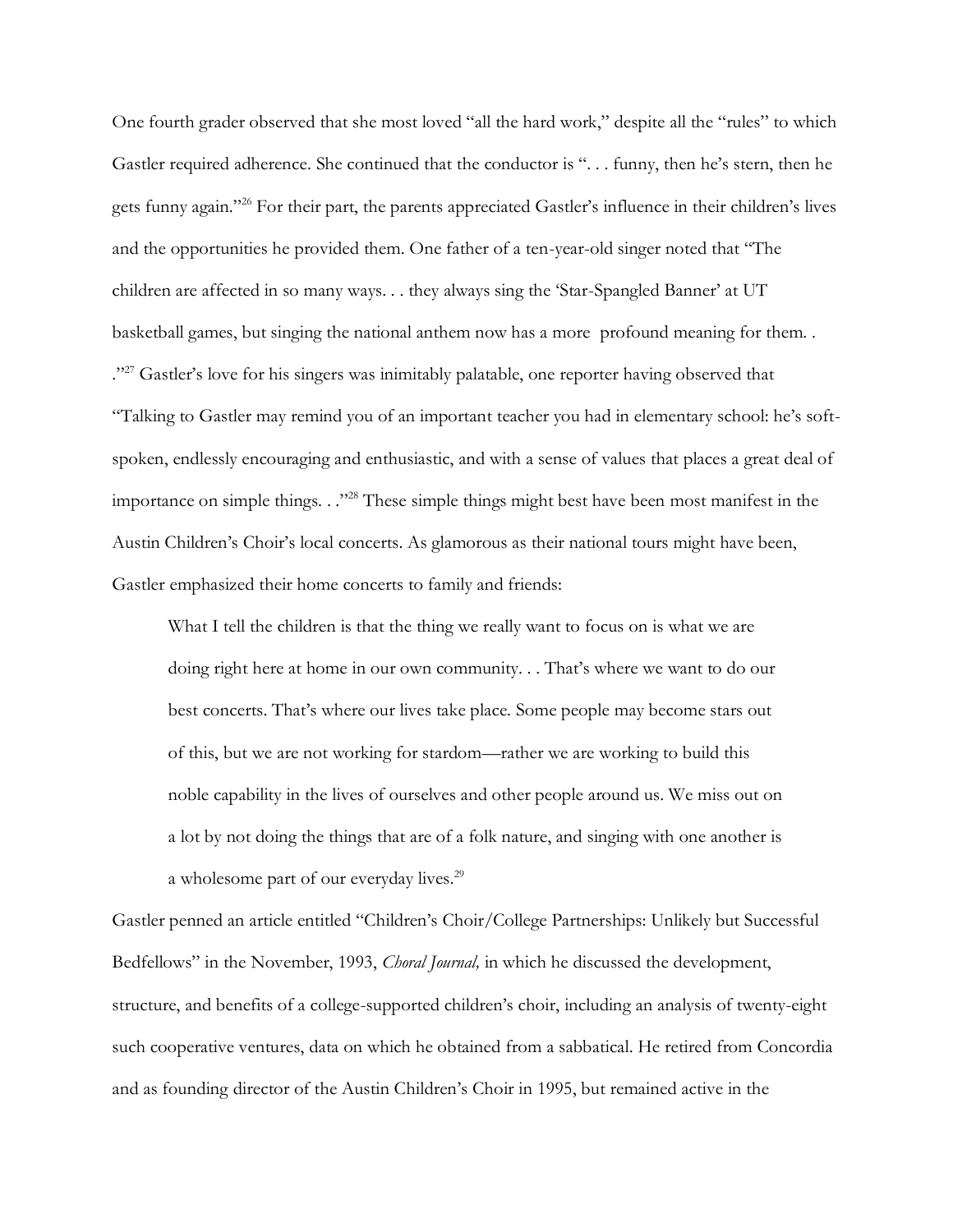organizations he most cherished—at St. Paul Lutheran Church, at Concordia College (now University), and with the Austin Children's Chorus, where he remained on the governing board. He maintained memberships in the Texas Music Educators Association, the American Choral Directors Association, the Texas Choral Directors Association, the Music Educators National Conference, and the Choristers Guild. Gastler served on the worship committee of the Texas District of the Lutheran Church—Missouri Synod, worked tirelessly with colleagues Hal Rutz and Robert Achterberg to lead the annual Concordia Summer Church Music Workshop, which brought Lutheran musicians from throughout the region to the Austin campus for the opportunity to learn from nationally-prominent church musicians and liturgical theologians.<sup>30</sup>



*Dr. Bernie Gastler rehearsing the Austin Children's Choir at Concordia Lutheran College in 1994.*

In 2009, Texas State Representative Sylvester Turner recognized Dr. Gastler's achievements with a proclamation stating that:

Whereas, though it is impossible to gauge the full effect of a man's life, some individuals leave their unmistakable mark on the world as they move through it, and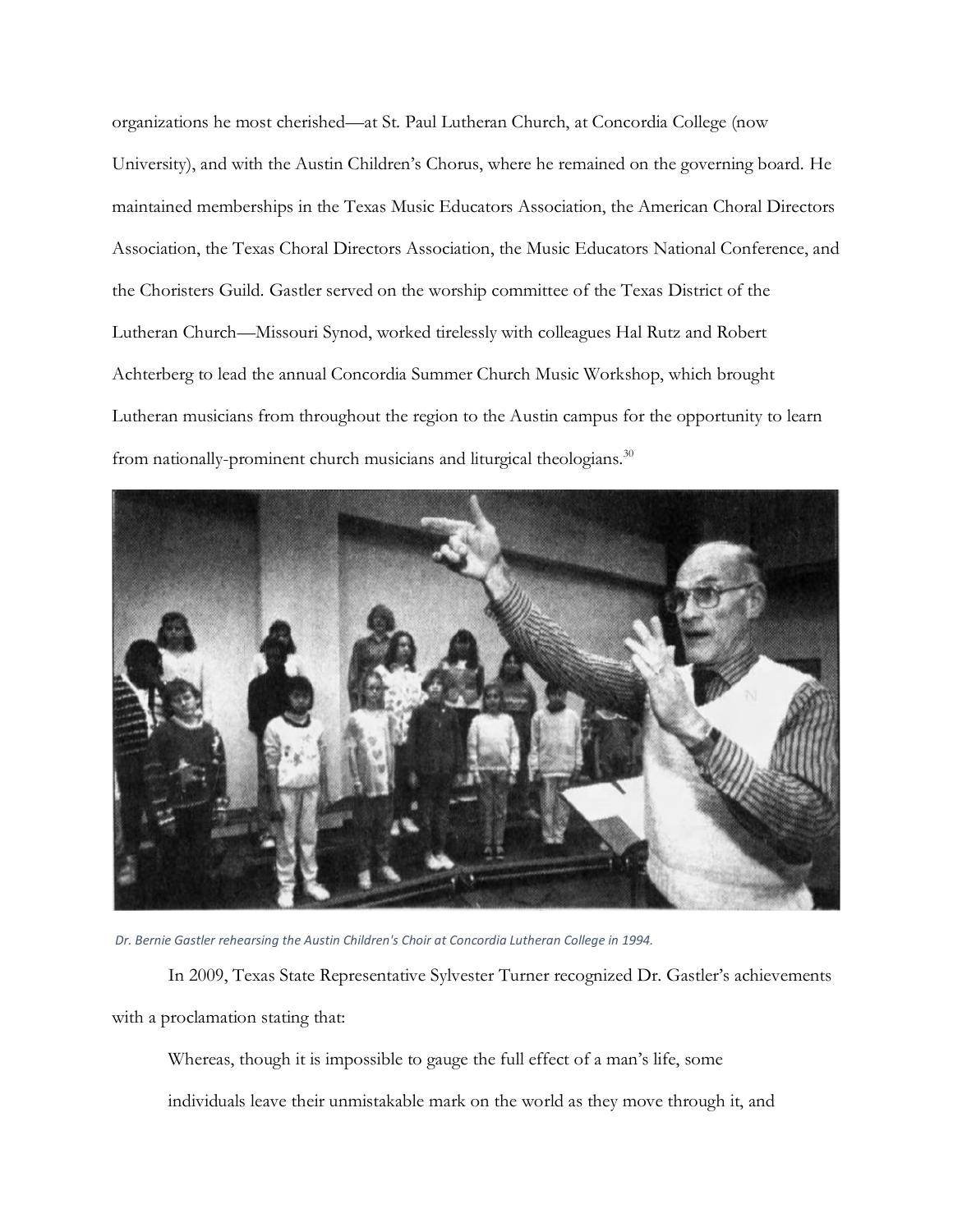Dr. Gastler's outstanding contributions to his community continue to resonate in the lives of all who know him; now, therefore, be it

Resolved, that Dr. Bernard Gastler be honored for his notable achievements and for his many years of service in behalf of his fellow citizens.<sup>31</sup>

In April, 2009, Texas governor Rick Perry bestowed him with an honorary appointment as an admiral in the Texas navy!<sup>32</sup> Bernie Gastler died on 21 November, 2009.

The Austin Children's Choir, perhaps Gastler's most enduring legacy, continues to this day, its concerts still inspiring Texas Hill Country audiences and, while no longer associated with Concordia, its future certainly still shaped by the vision of its founding director.<sup>33</sup> Bernie Gastler once suggested that ". . . his ultimate goal in life is to make a mark in the music world. But Gastler says he probably won't do it with an instrument or his voice or by composing. Instead, Gastler said he just hopes that he can teach children to love music enough to make it an important part of their lives." $34$ 

--Benjamin A. Kolodziej, MSM, MTS

<sup>1</sup> James E. Garcia, "Man Makes His Mark Through Teaching Children to Love Music," *Austin American-Statesman*  (Austin, Texas), 29 September, 1988: 3.

 $2$  Ibid.

<sup>3</sup> Jerry Young, "Classical Music," *Austin American-Statesman* (Austin, Texas), 30 July, 1986: F6.

<sup>4</sup> Bernard Gastler's obituary from his funeral service, 27 November, 2009.

<sup>5</sup> Communication from Greg Gastler, 30 August, 2021.

<sup>6</sup> "Meyer/Gastler" (wedding announcement), *The Atchison Daily Globe* (Atchison, Kansas), 27 July, 1952: 10. <sup>7</sup> Obituary.

<sup>8 &</sup>quot;History of the First Fifty Years" [of St. Paul Lutheran Church.] Document from the files of Kathy Achterberg 9 "Hoffman Organ Installation Diary." Typed document provided by Greg Gastler.

 $10$  Ibid.

 $11$  Ibid.

 $12$  Ibid.